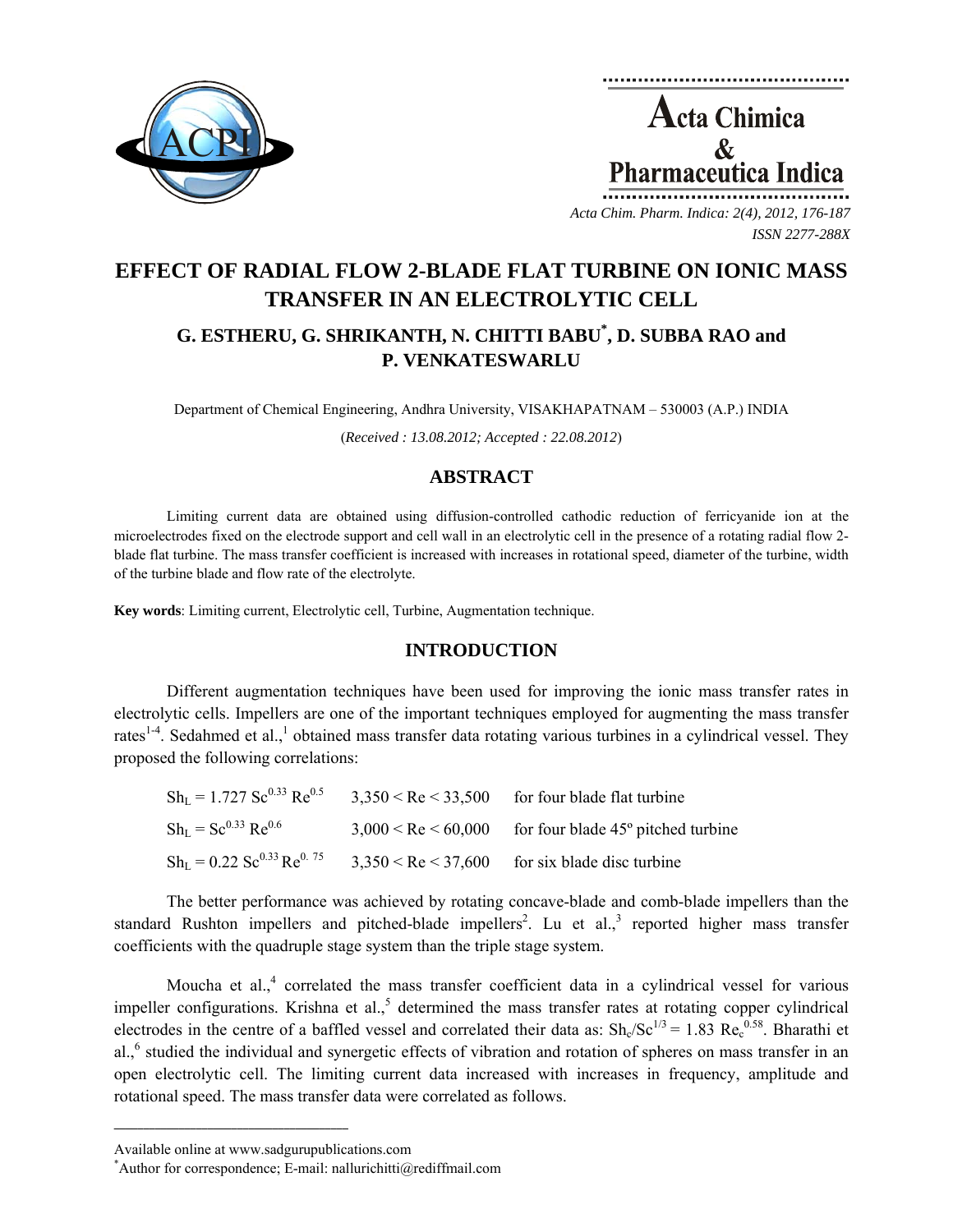Coeuret and Legrand<sup>7</sup> observed that the local mass transfer coefficient was increased when the annular Reynolds number was increased above 300 on the surface of a rotating inner cylindrical electrode. Afshar et al.,<sup>8</sup> correlated the mass transfer data in turbulent flow for upright rotating cone electrode as  $Sh<sub>L</sub>$  = 0.04  $\text{Re}^{0.95}$ . For inverted rotating cones, the mass transfer data in turbulent flow were presented as  $\text{Sh}_{\text{L}} = 0.04$  $Re<sup>0.88</sup>$ . The mass transfer coefficients were improved by 38 to 600 percent on a disc rotating in a submerged impinging jet in a closed cell<sup>9</sup>. The mass transfer coefficient was decreased with increase in distance between the nozzle and rotating disc surface. Subramaniyan et al.,  $^{10}$  studied mass transfer rates at spheres, discs and downward facing cones of different sizes rotating about their axis of symmetry in a closed electrolytic cell by employing diffusion-controlled electrode reaction. The mass transfer coefficients increased with rotation of the discs, spheres and cones having apex angles greater than 40º. The data were correlated by the following equations:

$$
(k_{Lr}/k_{Lo}) = 0.169 (\omega \sin \alpha / v)^{0.5}
$$
 for cones  
\n $(k_{Lr}/k_{Lo}) = 0.169 (\omega / v)^{0.5}$  for discs and spheres

Elsner et al.,<sup>11</sup> investigated ionic mass transfer on rotating disc electrode with a hanging electrolyte column. The ionic mass transfer depended on its height above the electrolyte surface. The copper deposition was accelerated up to two fold by increasing the disc electrode rotation rate<sup>12</sup>. Even a slow movement of plating solution raised the copper deposition rate up to 10-fold compared to the stationary solution. Gabe and Makanjuola<sup>13</sup> studied the effect of roughened rotating cylindrical electrode on mass transfer. The mass transfer rate was increased by 100-300% for turbulent flow in the Reynolds number range of 7000 and 80000. Pokryvailo et al., <sup>14</sup> studied unsteady mass transfer in turbulent flow close to a rotating cylinder by using potassium ferri-ferrocyanide system. The data were correlated as:  $\text{Sh}_{L}/\text{Sc}^{0.25} = 0.051 \text{ Re}_{1}^{0.8}$ . Morrison et al.,<sup>15</sup> studied the mass transfer and kinetic characteristics using a platinum rotating cylinder electrode for ferri/ ferro redox reaction. They proposed the equation:  $J_{dr} = 0.0964$  ( $\rho v_r d/\mu$ )<sup>-0.3</sup>. Grau and Bisang<sup>16</sup> studied mass transfer at a rotating 35 mm diameter cylinder electrode of woven-wire meshes for the reduction of ferri-cyanide in an undivided batch reactor. The mass-transfer coefficients for rotating cylinder electrode were approximately three times higher than those obtained with smooth electrodes. The data were correlated by the equation:  $\text{Sh}_d/\text{Sc}^{1/3} = 0.967 \text{ (Re}_d \times \text{r}_2/\bar{r}^2)^{0.58} \text{ (H/ }\bar{r}^2)^{0.47}$ . Based on the literature survey, the present investigation is undertaken to obtain the mass transfer data on electrode support and cell wall in an open electrolytic cell in the presence of rotating radial flow 2-blade flat turbine. Though the mass transfer equations obtained in this case can not be extended to other types of turbines, this experimentation gives insight into the effectiveness of the 2-blade flat turbine in enhancing mass transfer coefficients in electrolytic cells.

#### **EXPERIMENTAL**

The experimental set up comprises of a storage tank, a 0.5 W centrifugal pump, two rotameters, an electrolytic cell, a 2-blade flat turbine and a 0.25 W motor. The 120 L capacity cylindrical PVC storage tank is connected to the rotameters through the centrifugal pump using a 0.018 m diameter copper pipe. A bypass line with a control valve is provided for the pump to control the flow rate. The rotameters are provided with valves to regulate the flow rate of the electrolyte. The rotameter is connected to the rectangular open electrolytic cell (Fig. 1). The electrolytic cell contains an electrode support (C) and a copper anode (A). The electrode support is a perspex sheet with microelectrodes fixed flush with its surface as shown in Fig. 2.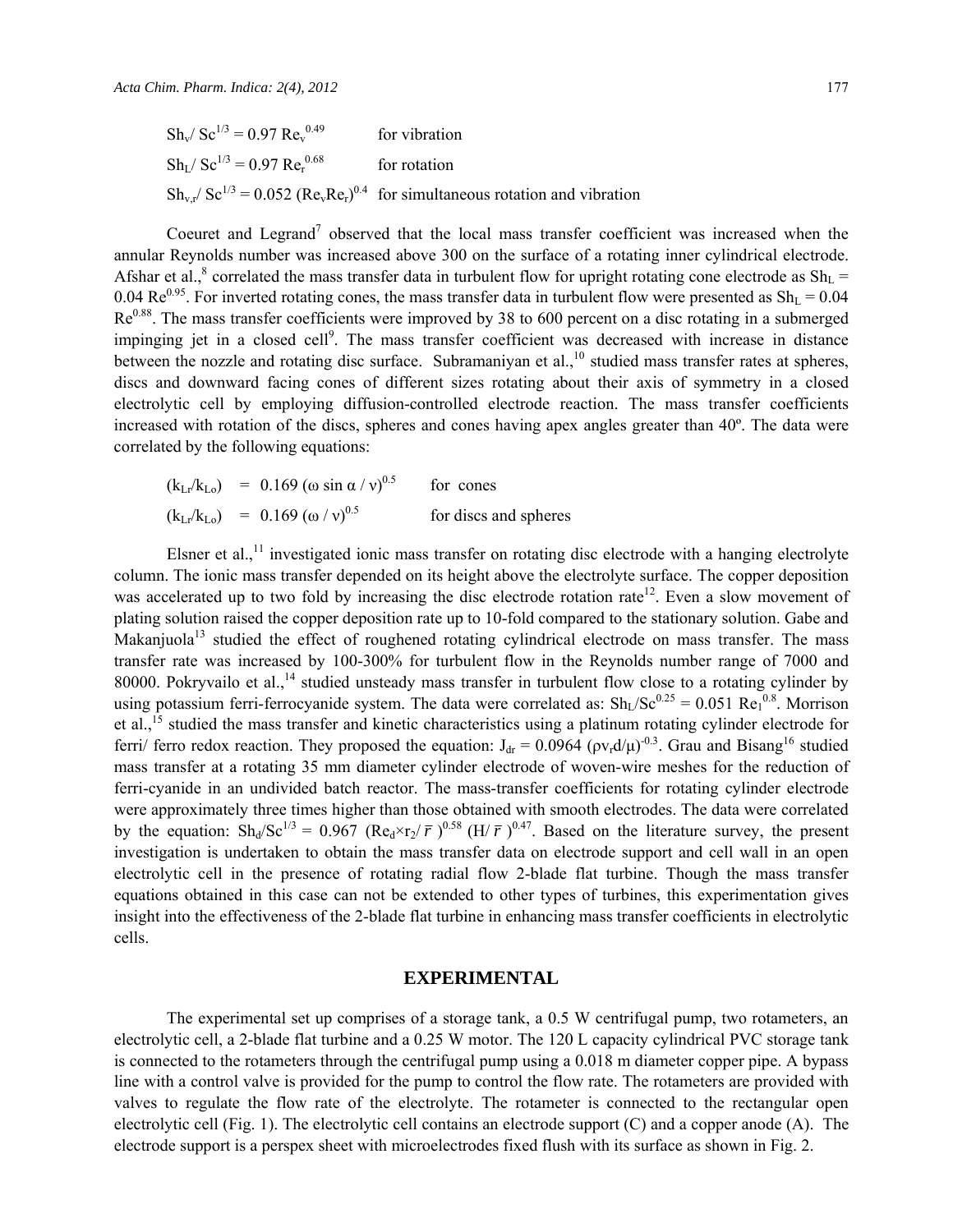

**Fig. 1: Schematic diagram of the experimental set – up (all dimensions in meters)** 

EC – Electrolytic cell, P – Centrifugal pump, R – Motor, R<sub>1</sub>, R<sub>2</sub> – Rotameter, ST – Storage tank, T – 2-blade flat turbine,  $V_1$  to  $V_6$  – Control valves.



**Fig. 2: Details of the electrode support** M-Microelectrode

The electrical wires are soldered to the microelectrodes and drawn out through the grooves cut behind the electrode support and connected to a selector switch to facilitate the measurement of limiting current at any desired microelectrode. The electrode support is fixed vertically and firmly in the cell at a distance of 0.28 m from the cell wall (width side) and is situated at 0.035 m height from the cell bottom. The copper anode (A) is also fixed firmly at a distance of 0.05 m from the other cell wall. The microelectrodes are also fixed flush with the inner surface of the cell wall vertically and horizontally to measure the local cell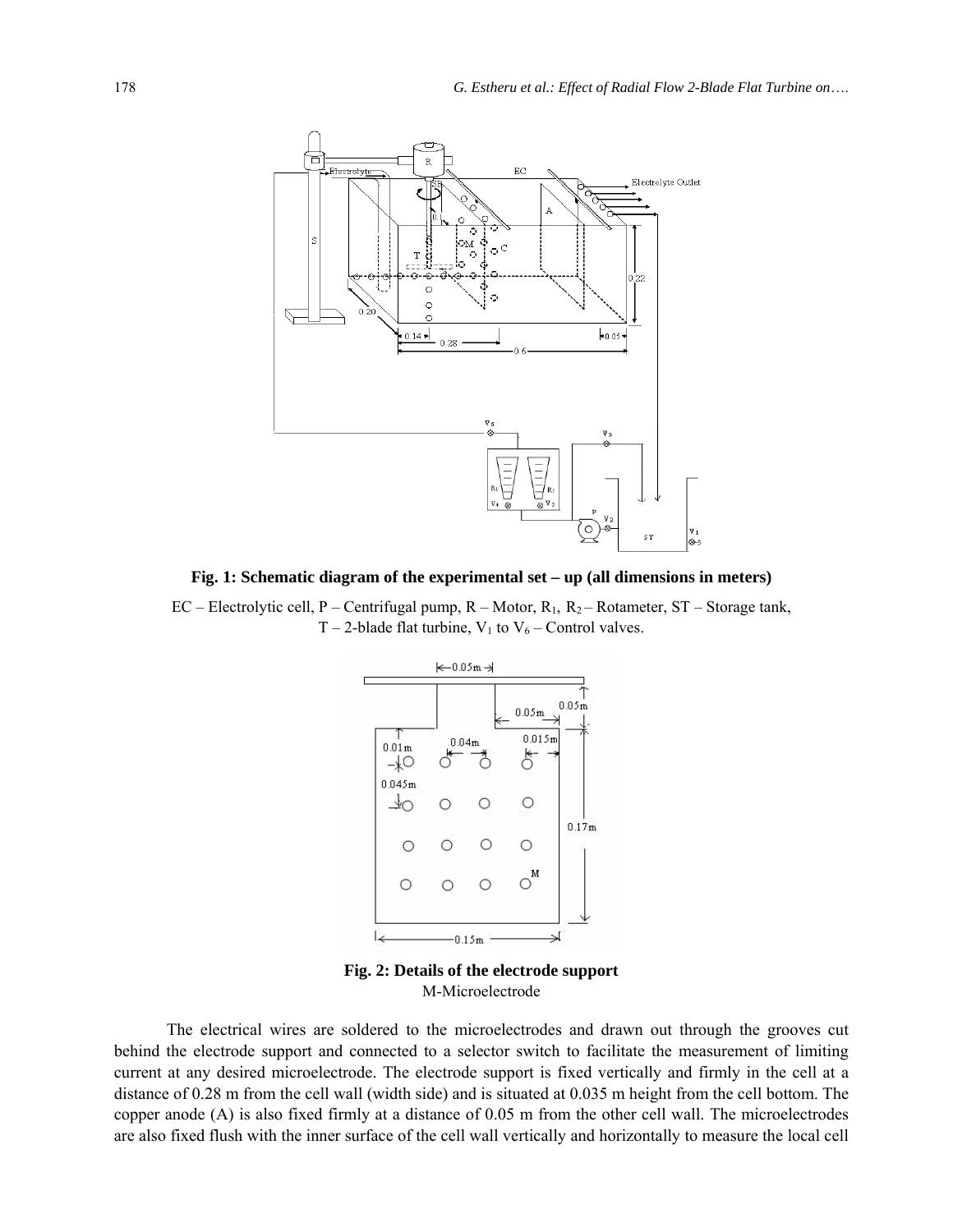wall coefficients (Fig. 1). Two blades of same length and width are attached to a hub at  $180^0$  by brazing. A brass shaft rod of 10 mm diameter is threaded in to the hub. The blades are at right angle to the shaft rod. This constitutes the 2-blade flat turbine (T). The shaft rod of the turbine is connected to the motor (SR) to rotate the turbine and is firmly kept in the cell in the centre of the cell walls and electrode support.

The electrolyte containing 0.01 N potassium ferricyanide and 0.01 N potassium ferrocyanide and 0.5 N NaOH is prepared in the cell. The turbine is rotated in the stagnant electrolyte at the desired speed. The limiting current data are obtained at all microelectrodes on the electrode support and cell wall. The limiting current represents the maximum rate of ion discharge. When potential is applied across the microelectrode and copper anode, negligible change in current for considerable increase in voltage indicates the limiting current. The electrochemical reaction occurring at the surface of the electrode is -

Fe (CN)<sub>6</sub><sup>-3</sup> + e<sup>-1</sup> 
$$
\rightarrow
$$
 Fe (CN)<sub>6</sub><sup>-4</sup>

The limiting current data are measured for different heights of the turbine from the cell bottom to identify the optimum turbine height for mass transfer coefficient. From the experimental observations, the optimum turbine height from the cell bottom is 0.095 m. At this optimum height, the experiments are repeated varying the rotational speed, turbine diameter and blade width. 120 L of electrolyte is prepared in the storage tank and circulated through the cell. The effects of N, d and w are investigated for different electrolyte flow rates. The mass transfer coefficient is calculated from the relation:  $k_L = I/(nAFC_i)$ . The range of variables investigated are compiled in Table 1.

| Variable                                             | <b>Minimum</b> | <b>Maximum</b> |
|------------------------------------------------------|----------------|----------------|
| Volumetric flow rate, Q x $10^5$ , m <sup>3</sup> /s | 3.39           | 56.94          |
| Diameter of the turbine, d, m                        | 0.05           | 0.09           |
| Length of the turbine blade, $L$ , m                 | 0.02           | 0.04           |
| Width of the turbine blade, w, m                     | 0.005          | 0.015          |
| Rotational speed, N, rpm                             | 250            | 2,000          |
| Reynolds number, Ref                                 | 168            | 3,157          |
| Rotational Reynolds number, Rer                      | 35,335         | 7, 04, 733     |

**Table 1: Range of variables investigated** 

#### **RESULTS AND DISCUSSION**

The enhancement of mass transfer coefficient depends on the flow patterns generated by the turbine in the cell. The flow pattern depends on radial, longitudinal and tangential (rotational) components. As a vertical shaft is used in this investigation, the radial and tangential components act in a horizontal plane and provide the mixing action where as the tangential component acts in a vertical plane. When the turbine is rotating, the electrolyte moves to the cell bottom, spreads radially in all directions, flows upward along the walls and electrode support and returns to the electrolyte surface along the walls and sucked to the turbine. Another circulatory pattern flows upward towards the surface and back to the turbine. The increased flow rate of the electrolyte also increases the mass transfer coefficient.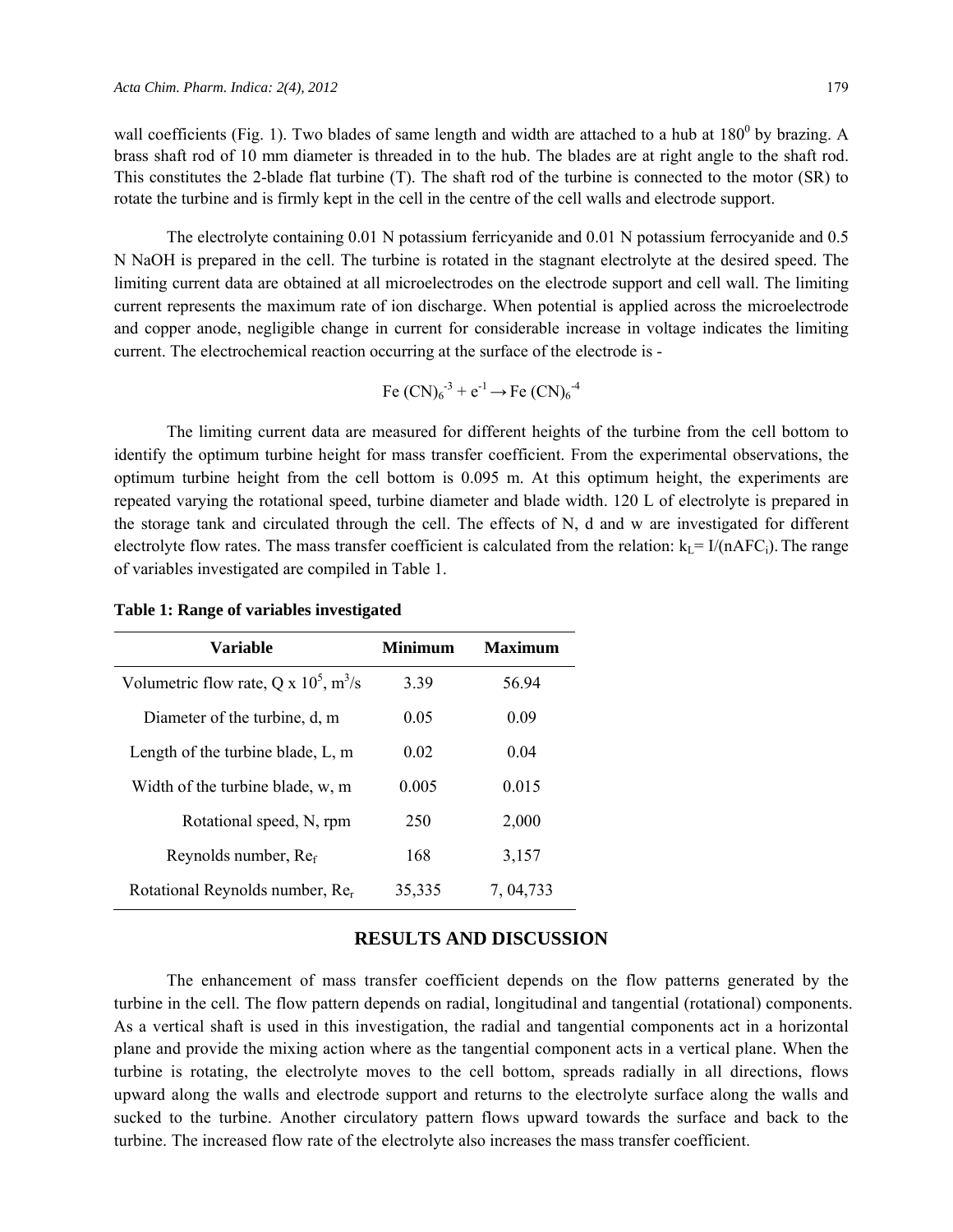The average mass transfer coefficient  $(k_{\text{Lav}})$  is obtained by calculating the simple arithmetic average of local mass transfer coefficients on electrode support or cell wall.  $k_{\text{Lav}}$  is drawn against turbine height from the cell bottom in Fig. 3. The  $k_{\text{Lav}}$  is slightly higher at a turbine height of 0.095 m than  $k_{\text{Lav}}$  values at other heights of the turbine from cell bottom. Hence, the other mass transfer data are obtained at this turbine height. The k<sub>L</sub> values averaged row wise are drawn against electrode height from cell bottom (Fig. not shown). The mass transfer coefficient is slightly higher at an electrode height equal to the turbine height (0.095 m) than the values at other electrode heights from cell bottom. The effect of electrode distance from the cell wall on mass transfer coefficient is marginal.



**Height of the 2-blade flate turbine from cell bottom, H, m**

#### **Fig. 3: Effect of turbine height from the cell bottom on average mass transfer coefficient**

#### **Effect of rotation on mass transfer coefficient in stagnant electrolyte**

#### **Data on electrode support**

The average mass transfer coefficient is increased with an increase in the rotational speed of the turbine (Fig. not shown) and is proportional to  $N^{0.38}$ . Also,  $k_{\text{Lav}}$  increases with an increase in 'd'. These observations are similar to these reported earlier<sup>1,2</sup>. The  $k_{\text{Lav}}$  is drawn against  $v_r$  for different 'd' and 'w' values in Figs. 4 and 5. The plots in Fig. 4 indicate the additional effect of 'd' on  $k_{\text{Lav}}$ . The  $k_{\text{Lav}}$  increases with increase in width of the turbine blade and  $k_{\text{Lav}}$  is proportional to  $w^{0.13}$  as per Fig. 5. The augmentation of mass transfer coefficient due to rotation is expressed as  $(k_{\text{Lav}}/k_{\text{Lo}})-1$ . The analysis of the data indicates 3.7 to 17 fold enhancement in mass transfer coefficient due to rotation of the turbines having dimensions of  $w =$ 0.005 m,  $d = 0.05$  m,  $N = 250$  rpm and  $w = 0.015$  m,  $d = 0.09$  m,  $N = 1250$  rpm. The higher coefficients are due to the turbulence generated by the turbine and the overall flow pattern in the cell section as the turbine induces axial flow along with radial and swirl flows. The data are presented in terms of  $Sh_r/Sc^{1/3}$  and Re<sub>r</sub> to account for changes in physical properties of the electrolyte. These data are correlated by the following equation using regression analysis.

$$
Sh_{r}/Sc^{1/3} = 14.3 \text{ Re}_{r}^{0.38} \left( \text{w}/\text{d}_{e} \right)^{0.13} \tag{1}
$$

The average deviation is 2.7 percent and the standard deviation is 3.5 percent.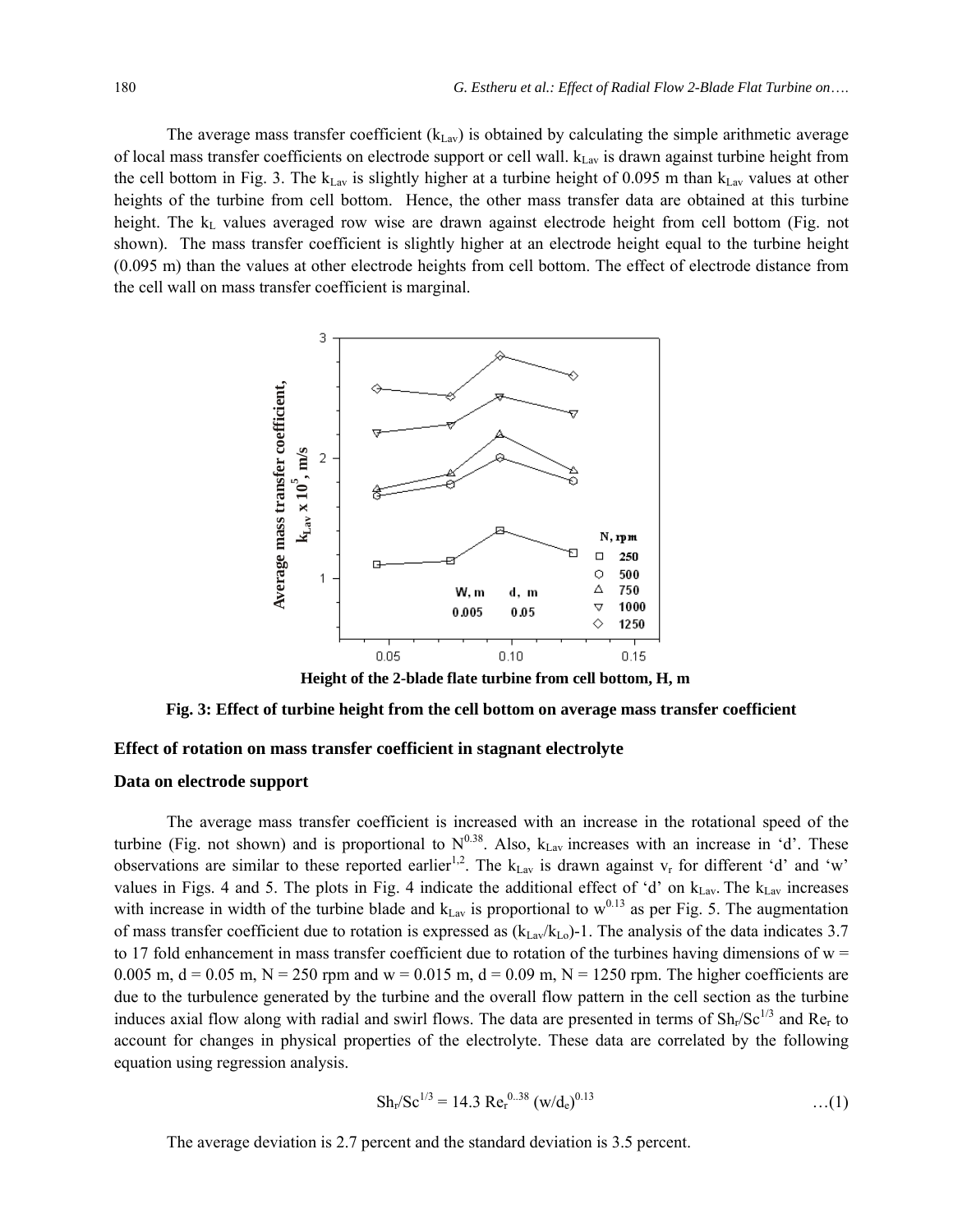

**Fig. 4: Dependence of average mass transfer coefficient on rotational velocity with turbine diameter as a parameter** 



**Fig. 5: Dependence of average mass transfer coefficient on rotational velocity with blade width as a parameter** 

#### **Data on cell wall**

The mass transfer data obtained on cell wall are also analyzed in the above lines. The  $k_{\text{Lav}}$  increases with increases in  $v_r$ , d and w. The mass transfer coefficients on the cell wall are enhanced from 3.3 to 16.7 fold due to the rotation over the value in stagnant electrolyte. The following equation is found to be the best fit for the mass transfer data obtained on cell wall.

$$
Sh_r / Sc^{1/3} = 1.7 \text{ Re}_r^{0.4} (w/d_e)^{0.14} \qquad \qquad \dots (2)
$$

Average deviation is 2.9% and standard deviation is 3.8%. Fig. 6 compares the present data obtained on the electrode support (line A) with the data obtained on cell wall (line B). The magnitude of mass transfer coefficient on electrode support and cell wall are more or less same. The mass transfer data of Sedahmed et al.,<sup>1</sup> obtained in a cylindrical agitated vessel are shown in the same fig. as line C for comparison. The plots indicate 130 to 180% enhancement in mass transfer coefficient in the closed vessel than the present data in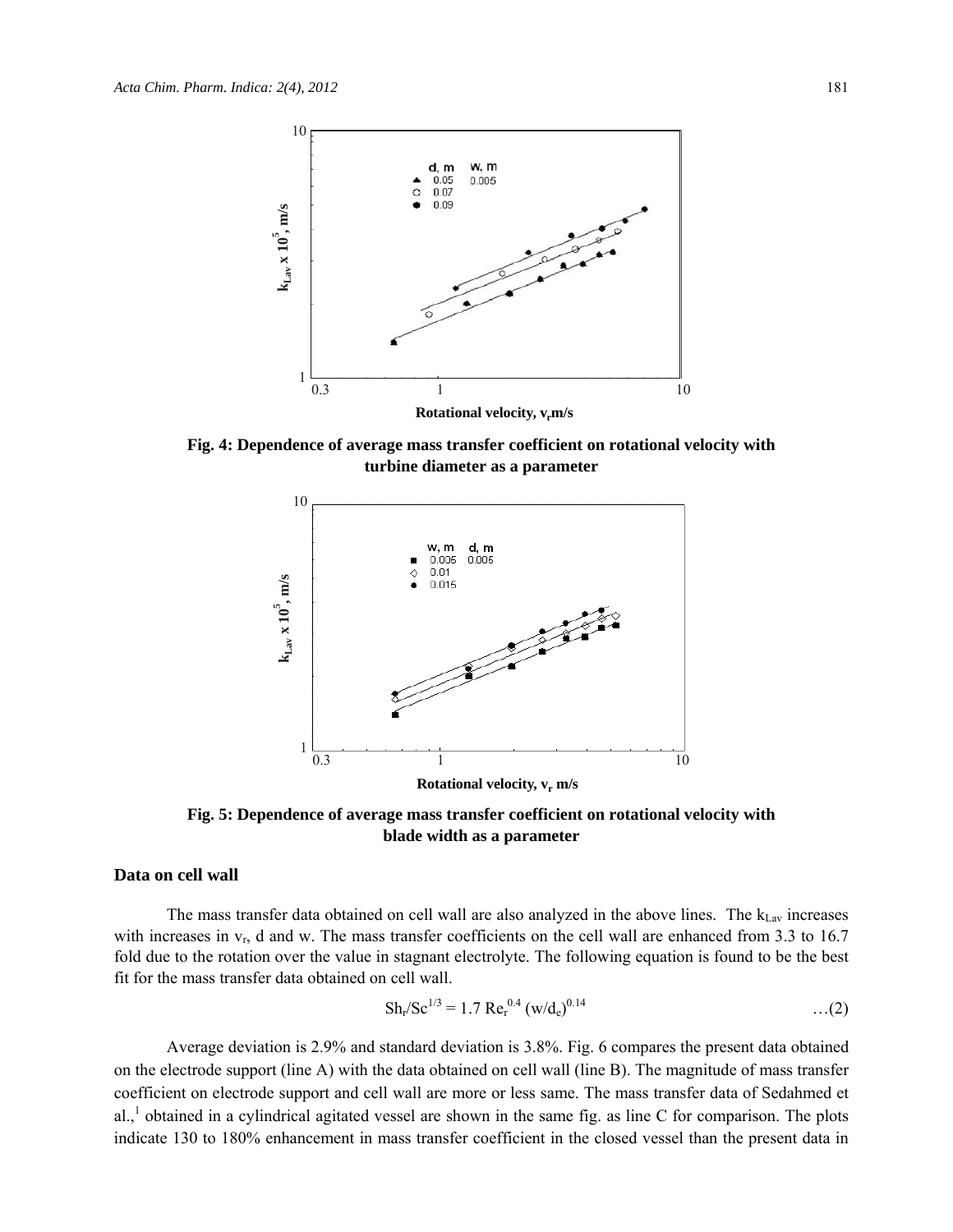the Reynolds number range of 35, 335 and 1, 05, 280. The reason can be attributed to the open cell used in the present investigation in stead of closed vessel used by Sedahmad et al., The open cell alters the hydrodynamics in the cell and the turtbulence generated by the turbine will be generally lessened.



**Fig. 6: Comparision of present data for rotation of turbine with that of Sedahmed [1]** 

#### **Effect of rotation on mass transfer coefficient in flowing electrolyte**

#### **Data on electrode support**

It is evident from Fig. 7 that increased electrolyte velocity results in higher mass transfer coefficient. It is also noted that k<sub>Lav</sub> increases with increase in 'd'. The plots drawn in Figs. 8 and 9 between  $k_{\text{Law}}$  and  $v_r$  indicate that the average mass transfer coefficient increases with an increase in  $v_r$  and is proportional to  $v_r^{0.12}$ .  $k_{\text{Law}}$  is further increased with increase in 'd'. Also  $k_{\text{Law}}$  increases with increased 'w'. The maximum mass transfer coefficients are obtained for a rotating turbine of  $d = 0.09$  m,  $w = 0.015$ m and  $N = 750$  rpm.



**Fig. 7: Average mass transfer coefficient versus electrolyte velocity –Effect of rotational velocity**.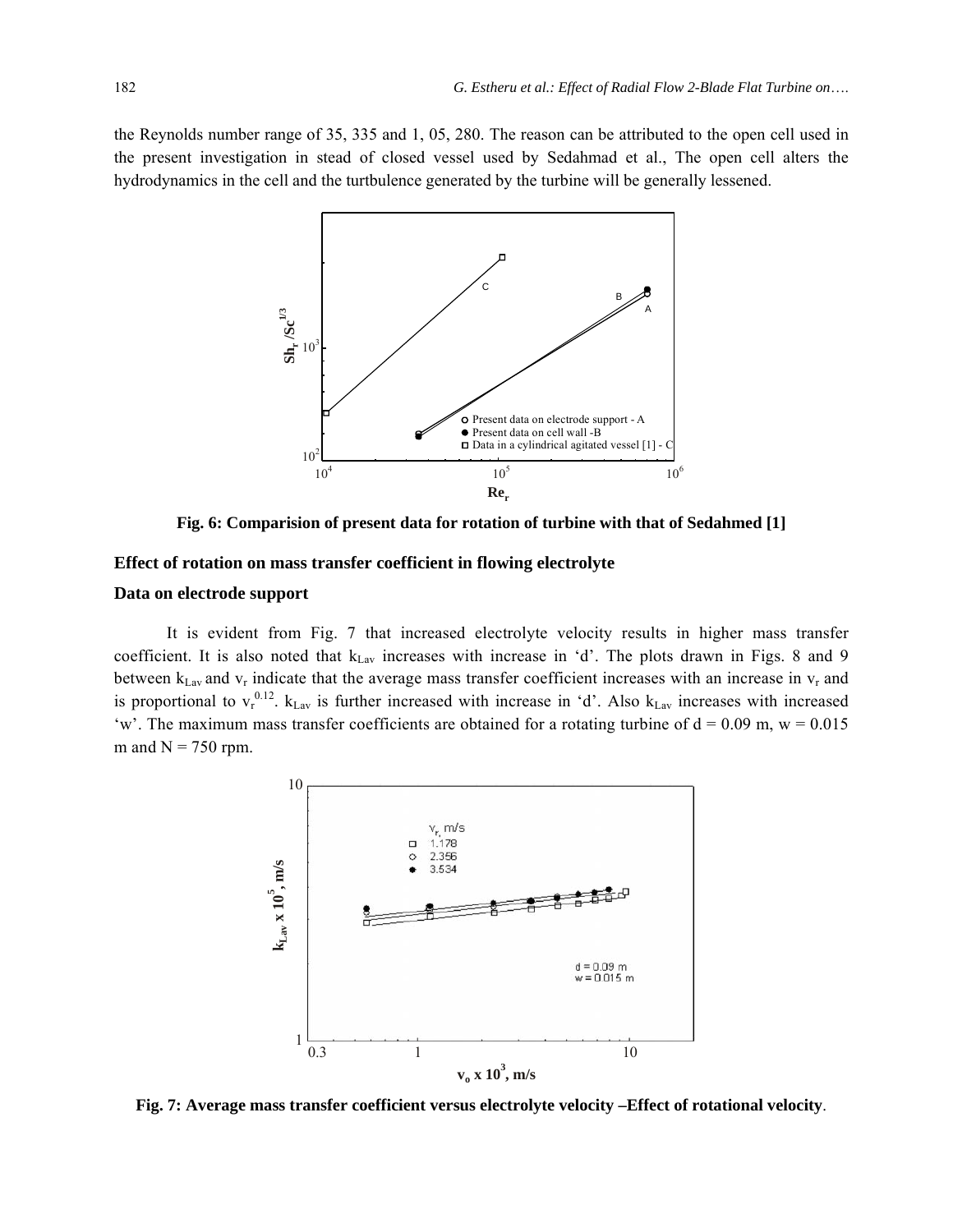

**Fig. 8: Average mass transfer coefficient as a function of rotational velocity – Effect of turbine diameter**



**Fig. 9: Dependence of average mass transfer coefficient on rotational velocity-Effect of blade width**

The minimum coefficients are obtained for the rotating turbine of  $d = 0.05$  m,  $w = 0.005$  m and  $N = 250$  rpm. The augmentation of mass transfer coefficient in this investigation due to rotation and forced convection flow is 5.7 to 12.7 fold over the value in stagnant electrolyte. However, the augmentation is 1.33 to 4 fold over the value for forced convection flow. It is evident that the higher mass transfer coefficient is due to the turbulence generated by the impeller and higher velocity of the electrolyte in the cell. Based on the effects of  $v_r$ , d, w and  $v_0$  on  $k_{\text{Lav}}$ , the present data are correlated by the following equation using regression analysis.

$$
Sh_{r}/Sc^{(1/3)} = 190 \text{ Re}_{r}^{0.12} \text{ Re}_{f}^{0.1} \left( \frac{w}{d_{e}} \right)^{0.125} \tag{3}
$$

The average deviation is 4.47% and the standard deviation is 7.35%.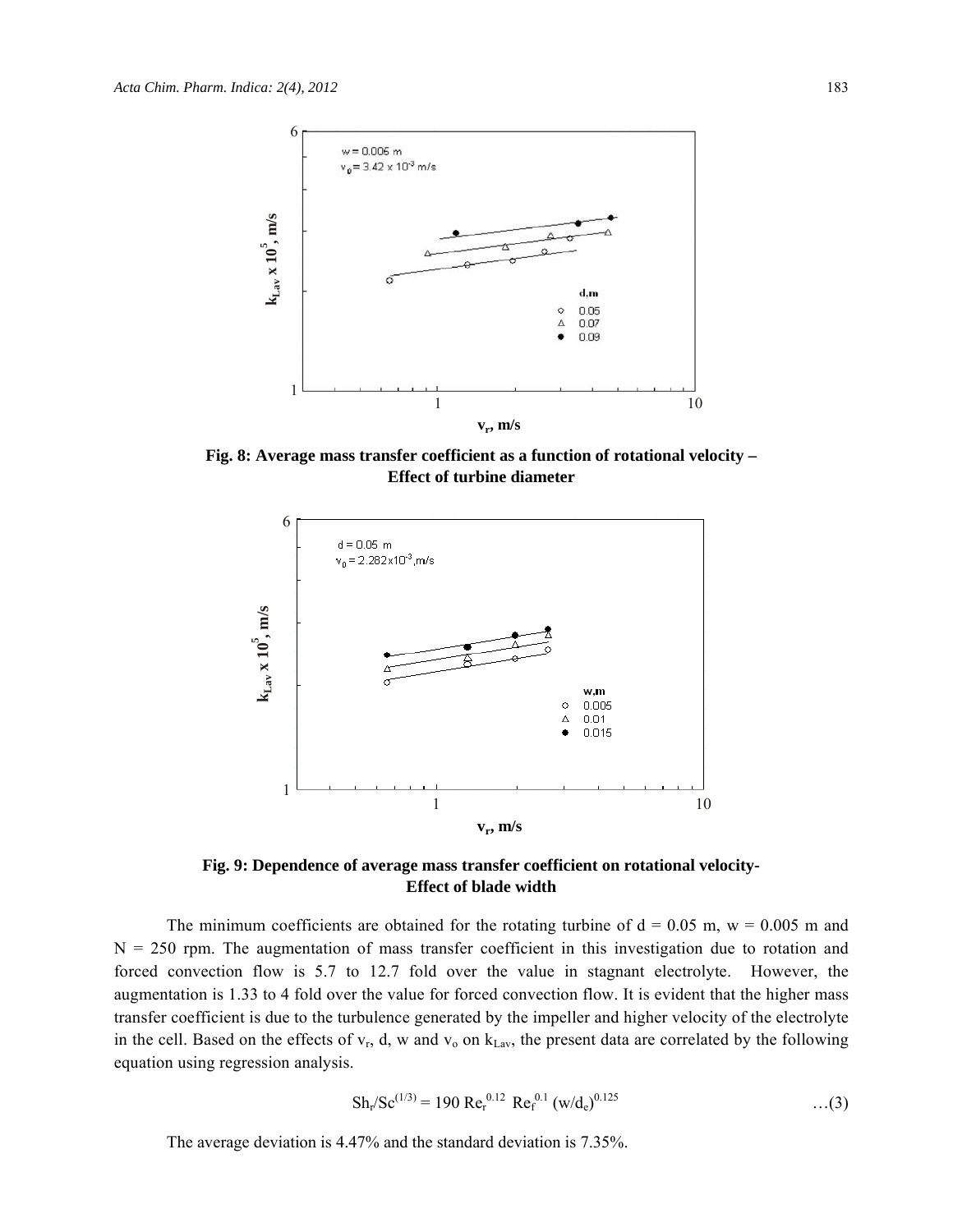#### **Data on cell wall**

The mass transfer data obtained on cell wall for rotation of the turbine and forced convection flow of the electrolyte are analyzed in the lines described above. The  $k_{\text{Lav}}$  is found to increase with increases in  $v_r$ , d, w and v<sub>o</sub>. The augmentation in mass transfer coefficient on the cell wall is 1.25 to 4 fold over the value for forced convection flow. The augmentation is 5.2 to 11 times due to rotation and forced convection flow of the electrolyte. The mass transfer coefficients obtained are approximately equal on electrode support and cell wall. The data on cell wall are correlated by the following equation with an average deviation of 4.57% and standard deviation of 8%.

$$
Sh_{r}/Sc^{1/3} = 280 \text{ Re}_{r}^{0.1} \text{ Re}_{f}^{0.1} \left( \frac{w}{d_{e}} \right)^{0.1} \left( \frac{d}{d_{e}} \right)^{0.17} \tag{4}
$$

The present data obtained on electrode support for rotation of the turbine in forced convection flow of the electrolyte (line D) are compared in Fig. 10 with the data obtained without any electrolyte flow (line A). The mass transfer data with forced convection flow (line D) are twice the data without electrolyte flow at low Reynolds number (33,500). The mass transfer coefficient with electrolyte flow gradually approaches the mass transfer coefficient value for rotation of the turbine without forced convection flow at  $Re<sub>r</sub> = 5,00,000$ . This observation indicates that the electrolyte flow rate does not influence the mass transfer coefficient for Reynolds number  $> 5,00,000$ .



**Fig. 10: Mass transfer data on electrode support for rotation of turbine with and without forced convection flow** 

#### **CONCLUSION**

The maximum mass transfer coefficient is obtained when the turbine is rotated at a height of 0.095 m from cell bottom. The mass transfer coefficient increases with an increase in electrode height from the cell bottom up to 0.095 m and decreases beyond that height. The effect of electrode distance from the cell wall is marginal on mass transfer coefficient. The mass transfer rate is increased with increases in rotational velocity and electrolyte velocity. The mass transfer rate is increased with the increased width of the turbine blade and turbine diameter. The enhancement in mass transfer coefficient on the electrode support due to rotation of the turbine is 3.7 to 17 fold where as the power requirement is increased from 10 to 60 watts in the range of variables studied. The mass transfer enhancement due to rotation and forced convection flow of the electrolyte is 5.7-12.7 fold for the turbine having dimensions of  $d = 0.05$  m,  $w = 0.005$  m and  $N = 250$ rpm and for the turbine having dimensions of  $d = 0.09$  m,  $w = 0.015$  m and  $N = 750$  rpm over the value in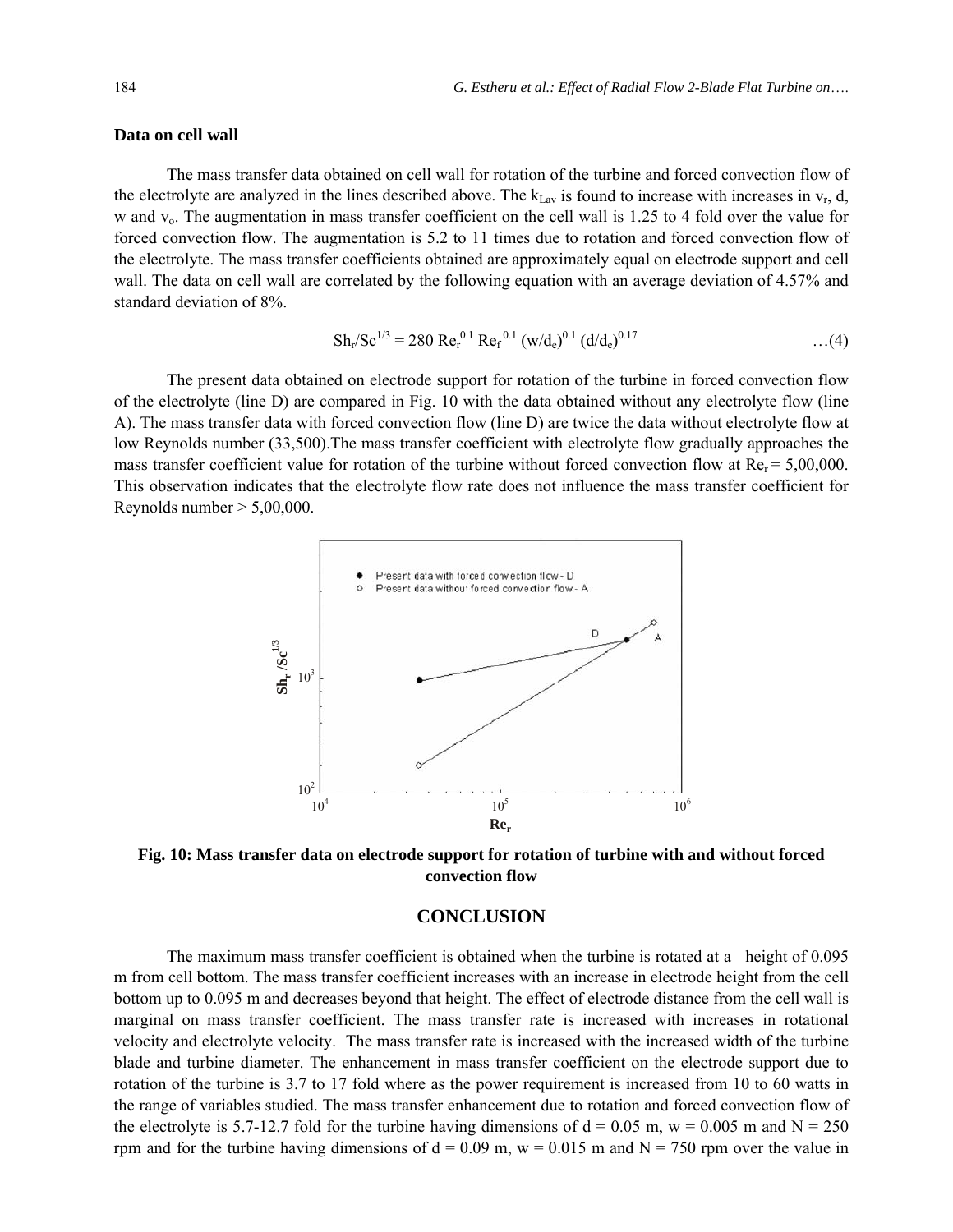stagnant electrolyte. Similar observations are noted for the mass transfer data obtained on cell wall. The data are augmented by 3.3 to 16.7 fold due to rotation and 5.2 to 11 fold due to combined rotation and forced convection flow over the value in stagnant electrolyte in the range of variables investigated.

### **Nomenclature**

- A Area of the microelectrode,  $m<sup>2</sup>$
- $C_i$  Concentration of the ferricyanide ion, k mole/m<sup>3</sup>
- d diameter of the 2-blade flat turbine/ sphere/ cylinder/ impeller, m
- dh Hydraulic diameter, m
- do Diameter of the outer electrode, m
- $d_e$  Equivalent diameter of the electrolytic cell,  $4Wh/(2h+W)$ , m
- $D_L$  Diffusivity of ferricyanide ion, m<sup>2</sup>/s
- F Faraday's constant, coulombs/gm equivalent
- h Height of the electrolyte in the cell, m
- h<sub>g</sub> Gap between cylindrical electrode and cell wall, m
- H Distance between the wires, m
- $H_n$  Distance of the nozzle from the target surface, m
- I Limiting current, A
- L Length of the turbine blade, m
- $k_L$  Local mass transfer coefficient,  $I/(nAFC_i)$ , m/s
- $k_{\text{Lav}}$  Average mass transfer coefficient for 2-blade flat turbine, m/s
- $k_{Lo}$  Mass transfer coefficient in stagnant electrolyte, m/s
- $k_{\text{Lv}}$  Mass transfer coefficient for vibration of cone/ disc/ sphere/ impeller, m/s
- $k_{\text{Lr}}$  Mass transfer coefficient for rotation of cone/ disc/ sphere, m/s
- $k_{\text{Lvr}}$  Mass transfer coefficient for vibration and rotation, m/s
- N Rotational speed of the 2-blade flat turbine/ impeller, rpm
- n Number of electrons transferred in the reaction
- Q Volumetric flow rate of the electrolyte,  $m^3/s$
- r Cylinder radius, m
- *r* Cylinder mean radius, m
- r2 External radius, m
- $v_0$  Electrolyte velocity,  $4Q/(\pi d_e^2)$ , m/s
- $v_r$  Rotational velocity,  $\pi dN/60$ , m/s
- $v_v$  Vibrational velocity, m/s
- W Width of the electrolytic cell, m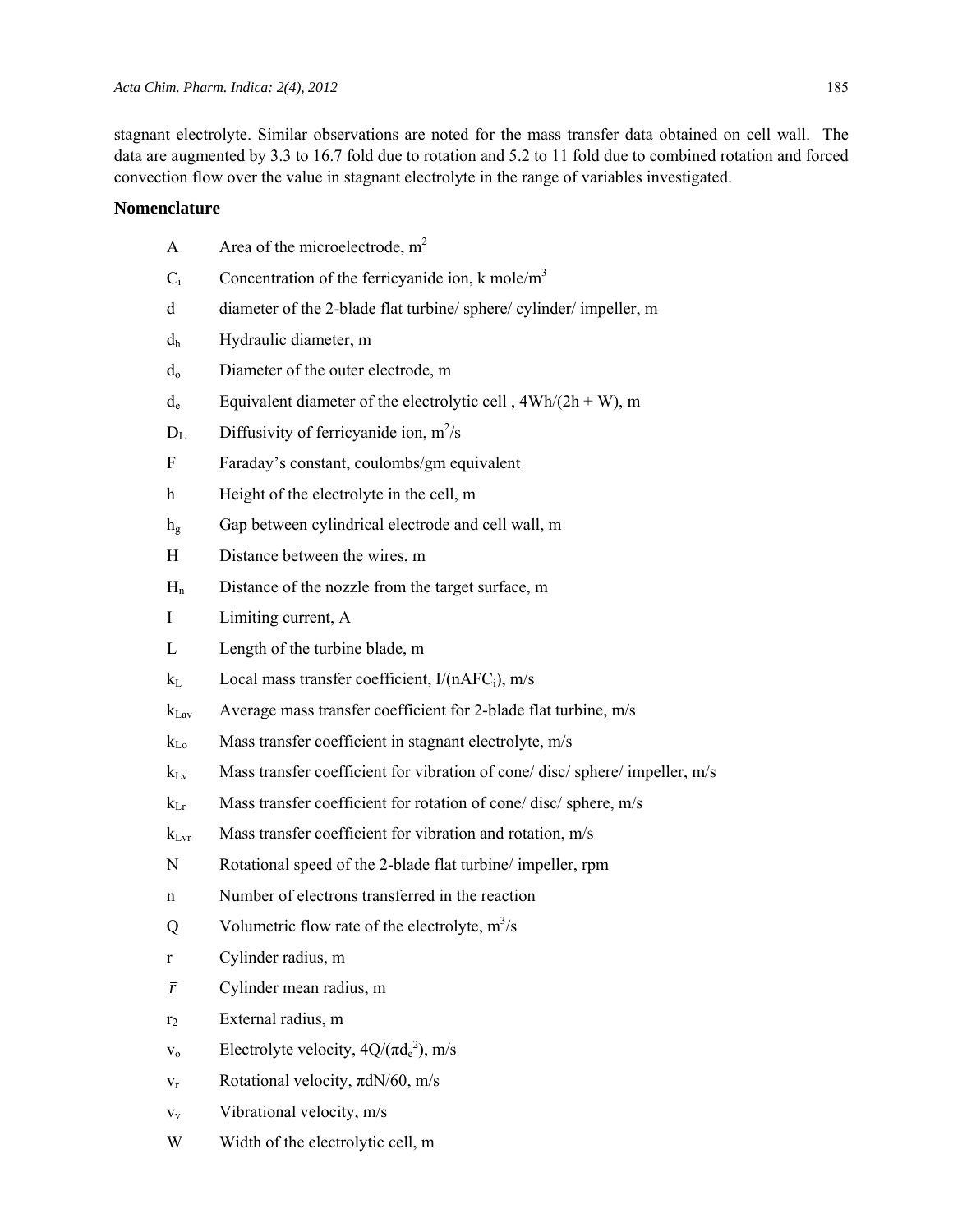- W Width of the turbine blade, m
- Sh Sherwood number,  $k d_h/D_L$
- $Sh_r$  Sherwood number,  $k_{\text{Law}} d_e/D_L$
- $Sh_{v,r}$  Sherwood number for simultaneous vibration and rotation,  $k_{Lvr} d/D_L$
- $Sh_v$  Sherwood number for vibration,  $k_{Lv} d/D_l$
- $Sh_L$  Sherwood number for rotation,  $k_{Lr} d/D_{L}$
- $Sh_c$  Sherwood number,  $k_{Lr} d_0/D_L$
- $Sh_d$  Sherwood number,  $k_{Lr} d_h/D_{L}$
- Sc Schmidt number,  $\mu/(\rho D_L)$
- Re Reynolds number,  $\rho N d^2 / (60 \mu)$
- Re<sub>1</sub> Reynolds number,  $\omega r^2/v$
- Re<sub>c</sub> Reynolds number,  $\rho Ndh_{\varrho}/(60 \mu)$
- Red Reynolds number,  $\rho$ Nr<sub>2</sub>d<sub>h</sub>/(60 μ)
- Rev Vibrational Reynolds number,  $\frac{\partial dv}{\partial \mu}$
- $Re<sub>r</sub>$  Rotational Reynolds number,  $\rho dv_r/\mu$
- $Re<sub>f</sub>$  Reynolds number,  $\rho d_e v_o/\mu$
- $J_D$  Mass transfer factor,  $(k_{Lav}/v_0)$  Sc<sup>2/3</sup>
- $J_{Dr}$  Mass transfer factor,  $(k_{Lr}/v_r)$  Sc<sup>2/3</sup>
- $ρ$  Density of the electrolyte, kg/m<sup>3</sup>
- μ Viscosity of the electrolyte,  $kg/(ms)$
- ω Angular velocity, rad/s
- α Cone apex half angle, deg
- v Kinematic viscosity,  $m^2/s$

#### **REFERENCES**

- 1. G. H. Sedahmed, H. A. Farag, A. M. Kayar and I. M. EI- Nashar, Mass Transfer at the Impellers of Agitated Vessels in Relation to their Flow- Induced Corrosion, Chem. Engg. J., **71**, 57-65 (1998).
- 2. Z. D. Chen and J. J. J. Chen, Comparision of Mass Transfer Performance for Various Single and Twin Impellers, Int. J. Heat and Mass Transfer, **77**, 104-109 (1999).
- 3. Wei-Ming Lu, Hong-Zhang Wu and Cheng-Ying Chou, Effect of Impeller Blade Number on  $K_1$ a in Mechanically Agitated Vessels Korean J. Chem. Engg., **16(5)**, 703-708 (1999).
- 4. Thomas Moucha, Vaclav Linek and Eva Prokopova, Gas Hold-up, Mixing Time and Gas-Liquid Volumetric Mass Transfer Coefficient of Various Multiple-Impeller Configurations: Rushton Turbine, Pitched Blade and Techmix Impeller and their Combinations, Chemical Engineering Science, **58**, 1839-1846 (2003).
- 5. M. S. Krishna and G. J. V. J. Raju, Ionic Mass Transfer in Agitated Vessels Part I- Studies on Design Variables of Stirred Tank, Indian J. Technol., **3**, 263-267 (1965).